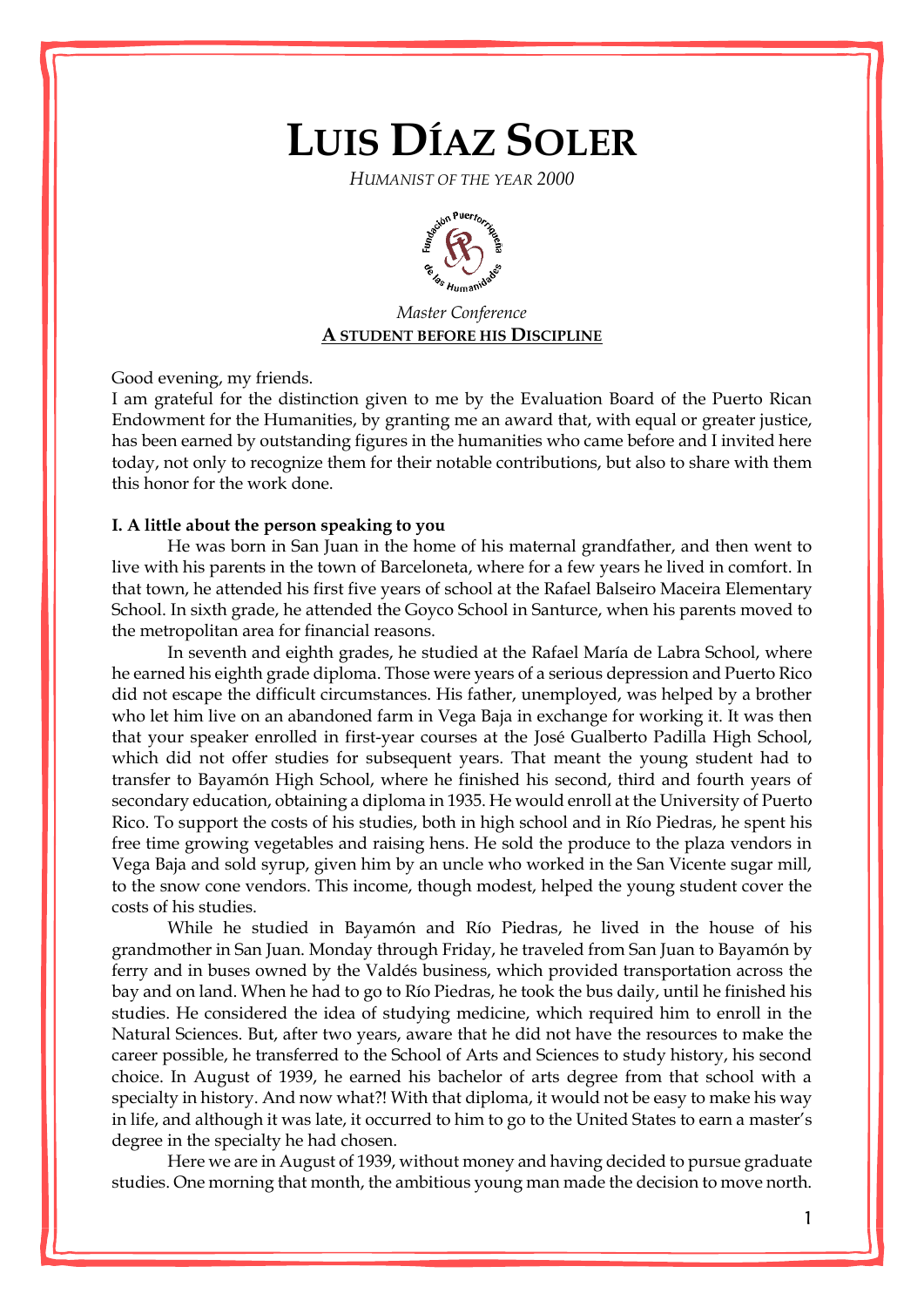He thought he would pursue his studies at Louisiana State University, where his father had studied chemistry. He had not applied for admission and only had his bachelors diploma and the academic file he had been given by the registrar. He had to look for money to move to the United States. The young man presented himself at the office of Eduardo Soler, who was vice president of the Royal Bank of Canada, and asked for a loan of \$600.00. He handed over the papers and said the loan would be approved if his grandmother would guarantee it. The grandmother gave her consent. He immediately bought a suitcase and went in search of passage. The only option was aboard the steamship Cuba that came from Venezuela en route to Havana. The ship arrived in San Juan in the night of August 30, 1939. Ticket in hand, he went to his home to inform his parents and give them the news that would ensure his absence for a year. The ship arrived in San Juan and set sail at 2:00 in the morning on August 31. It had not begun its journey when word was received aboard the ship that Adolph Hitler had just invaded Poland and ordered German ships to extinguish their lights and go to the port of Hamburg. World War II had begun. The Cuba, destined for Havana, would be docked there for two days to leave tourists going to the New York World Fair of 1939, and there the young Díaz Soler left the ship to take another that only cost \$11.00 and took him to Miami, a voyage of just one night. In Florida, he had to take a Greyhound bus to Baton Rouge, site of Louisiana State University, the goal of this odyssey. Immediately, the young student went to the Department of History and interviewed with the director, Dr. Walter Phichard. The bold pretension of the applicant, thinking he would be admitted just because he was the son of a former student, caused surprise. After explaining his intentions to the director, he was sent to the Graduate Studies Council and the Registrar of the institution for a consultation that was necessary because of his lack of an official document certifying his admission. He would be admitted conditioned on the approval of an academic program he would prepare. If he passed the required courses, he would be granted admission. He was the first Puerto Rican student to study for a masters in history of the United States at that university. Classes would begin on September 21. The day of enrollment arrived (\$67.50 per semester) and he took a room off campus, which he shared with a Chinese student and that only cost \$35.00 a month. The first day of classes arrived. While he waited in the assigned classroom, he was surprised that no other students appeared. After a while, the professor, Dr. Lynn M. Case, arrived and informed him that he was the only student enrolled in the class on European diplomacy from 1870 to 1914 (the origins of World War I). He was given an extensive bibliography on the topic and told that he had to be present for a test on October 12 to answer questions related to the material. If he passed, he would be admitted to the course. Fortunately, after having read the material and attended the other courses that were part of his program of study, he received the welcome notice that he had passed the exam, which Dr. Case had just graded. It was also announced that the topic of research to be developed would address Anglo-Spanish relations over Morocco, 1895-1906. The work would follow a plan that consisted of a trilogy of research relating the topic to the origins of World War I. Other students would work on French-Spanish and French-German relations. Because your servant knew English and Spanish, it made sense to pursue the assigned topic. It was also announced that the work could be presented as a masters thesis at the end of the academic year. This meant that he would have to apply research techniques that he had never had the opportunity to learn. Dr. Case and Dr. Barnhard, in his Research Methodology class, deserve credit for research processes that he still uses today. It is curious that the first chapter of the work focused on Anglo-Spanish relations during the Spanish-American War (1895-1898). That chapter was published years later in the first issue of *Revista Historia*, which was founded by your servant in 1951, along with Ricardo E. Alegría and Enrique Lugo Silva. It was printed at the Soltero press, with the enthusiastic and selfless support of a typographer who put his skill and enthusiasm into giving the journal life. It was the first history journal to see the light in those days in which the ground was being prepared for reforms at the University of Puerto Rico.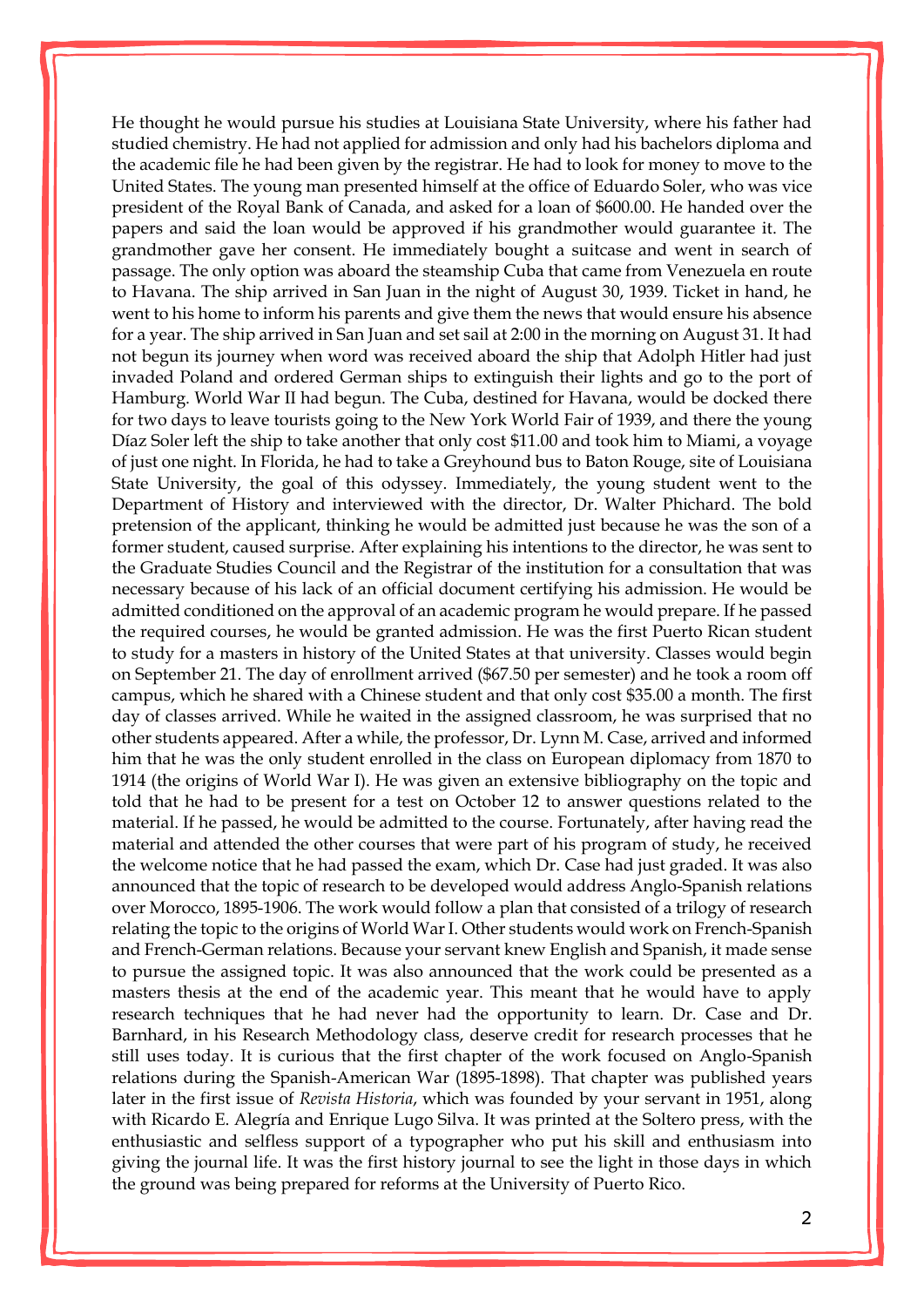We return to the first steps at Louisiana State University. The masters thesis, *Anglo-Spanish Relations over Morocco, 1895-1906*, could not be finished by the end of the year. Your speaker had to return to Puerto Rico due to the war in Europe and the lack of funds to continue at the institution.

### **II. Return to the island: new research plans**

The war made the military draft obligatory and he tried to find some kind of work that would provide the funds he needed, even while living in the house of his maternal grandmother in San Juan. Classified as IA by the Military Services Office, he was subject to being drafted to serve in the United States Army. But things took a different route. The Defense Department in Washington, which operated a Department of Engineering, was in charge of preparing plans and directing construction of a defense plan to protect the entrance of San Juan Bay, which could be threatened by German submarines. An office was opened in La Puntilla and the recently graduated masters student went there. In La Puntilla were stored the construction materials that would be used in the defense of the capital de Puerto Rico. A French officer, an expert in military construction, with the last name Bibeau, recruited a group of young people, including your speaker, who held the post of clerk. His mission was to maintain a file that reflected the war materials stored there. He gained the confidence of the engineer, Bibeau, who ordered him transferred to the sites chosen for defense: (Cabras Island, Escambron, Cangregos Bay), where cannons were being placed to defend the entrance to San Juan Bay, which could be targeted by German submarines in the Caribbean waters. The cannons could create a cross fire that would be difficult for the German submarines to evade. Additionally, after six o'clock in the evening a steel cable was placed under the water between the promontory of El Morro and Cabras Island as an additional security measure.

#### **III. Unexpected transfers**

During this mission, a young officer, Captain Clark, arrived in San Juan, who had also studied in Louisiana. He visited the facilities where your speaker worked and asked Bibeau to approve his transfer to the Federal Building in San Juan, where the Censorship Office, which Captain Clark would direct, was to be based. Transferred to this office with the unexpected salary of \$4,500 a year, he had to share duties with Dr. Julie Guzmán, with Emilio Huyke and with the brother of Professor Reece Bothwell. Curiously, Dr. Lynn M. Case worked in a similar post, until Germany began to lose control of the situation in Europe, which meant that government agencies that were no longer necessary were coming to an end.

Coincidentally, one morning he received a telephone call from Pilar Barbosa, then director of the Department of History, to offer him the opportunity to serve as an Interim Instructor of History, replacing Professor Antonio Rivera, who had gone to Mexico to complete his doctoral studies. She asked about his salary, and upon learning what he received from the Censorship Office, she was tempted to retract her offer, but he had already accepted the \$1,500.00 for 10 months and an appointment as interim instructor. It was an opportunity to work as a history professor and the situation required some kind of sacrifice. It was also expected that he would be called for obligatory military service as soon as he left his post at the Censorship Office, where he was exempt from the draft. The Army acted immediately, but the scarcity of professors in the UPR was such that the rector requested a deferment for six months, which was granted. The possibility of using his services during the following summer arose. Your servant was in the movie theater when it was announced that the atomic bomb had been dropped on Japan and the surrender of the Rome-Berlin-Tokyo axis was expected, putting an end to the war. Professor Rivera returned and doña Pilar has kind enough to propose your servant for the position that had been offered to another professor who had the support of the political party in power. He had to teach the History of the Americas course, which had such a high enrollment that it was offered in the General Studies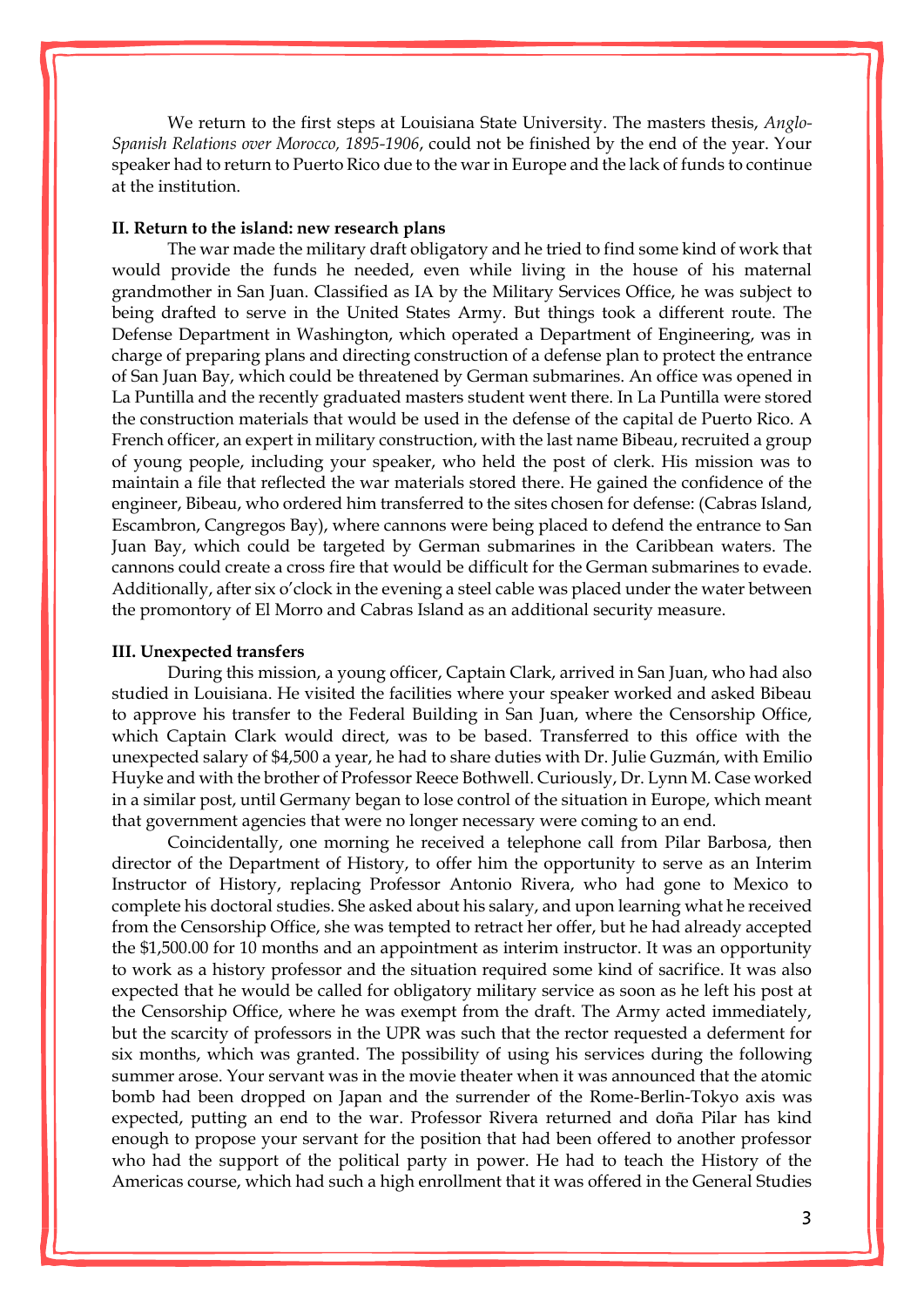amphitheater, and the rookie instructor was obliged to prepare two sets of exams to prevent the multitudes of students from copying.

#### **IV. A history of slavery is born**

"Research was in his blood." Upon returning to the island in August of 1940, your speaker had in mind the idea of doing research about slavery. He had studied in a southern state of the United States. It seemed the institution had been different there than it had worked in Puerto Rico. While he worked for the federal government, in the war effort, he used his free time to research slavery on the island. He responsibly applied the techniques he had learned. The difference was no surprise. There, the owners prepared and rigorously applied the laws they prepared, without any intervention by the London government or the colonial assemblies. In Puerto Rico and the other Spanish colonies, slavery was governed by rules promulgated by Spain and by regulations that the Spanish government prepared in its colonies, taking into consideration the differences the environment made advisable. In the United States, the slave was a thing. In the Spanish colonies, it was a human being recognized as having the ability to reason.

It should be explained that on the island, except in the early 1530s, the slave population was small. There was never enough Spanish population on the island during Spain's four centuries of rule. This contrasted with the huge numbers of slaves on the large ranches and plantations in Brazil and Cuba. In Puerto Rico, what existed were mini plantations that completed the work with free laborers. Given the shortage of slaves, there was a need to limit violent punishment that could have deprived the owners of workers and would have led to a limitation on potential production. This circumstance forced the owners to provide the best treatment the circumstances allowed, which did not occur in the United States, nor in the Spanish colonies with huge quantities of slaves. The research I am talking about was the product of individual effort. Over the course of ten years, your speaker produced what was considered to be a pioneering work, which served as the foundation for other works on a topic that had been considered taboo. In those years — the 1940s and 50s — nobody talked about a topic that was considered ugly, or gave it any importance.

When the war ended in 1945, your speaker requested an extension to complete his masters degree and take the written and oral exams administered by the history and political science professors. Having fulfilled these requirements in August of 1947, he presented himself to receive his degree in the graduation ceremony of June, 1948. Having completed the requirements of his masters degree, he had to leave for the Library of Congress with his manuscript on the history of slavery, which he would complete using materials in the Bancroft Library at the University of California, in the libraries of the University of Chicago and Columbia University, and then, sifting through the archives of the Library of Congress.

It was at the Library of Congress that he was approached by several professors from Louisiana who wanted to know what he was doing there. Upon showing them the work that he had done in Puerto Rico and explaining the purpose of publishing it once it was finished, they insisted on recommending that the History Department accept the work that was just being finished as a doctoral dissertation. Upon his return to the University of Puerto Rico, they wrote to Rector Benítez about the possibility of giving him a license to allow him to pursue doctoral studies. Additionally, he was offered an appointment as assistant instructor, with a corresponding salary, to help him finish the dissertation. The rector had no objection to recommending a license with salary and in September of 1948, he was already in the United States. In a year and a half he took the required classes, passed the tests for Portuguese and French, and defended the dissertation before the History and Political Science faculties. He was recommended for a Ph.D. with a specialty in Latin America in January of 1950 and returned to the faculty of the University of Puerto Rico. Three years later (1953), to celebrate the 50th anniversary of the UPR, books and writing that deserved publication were selected.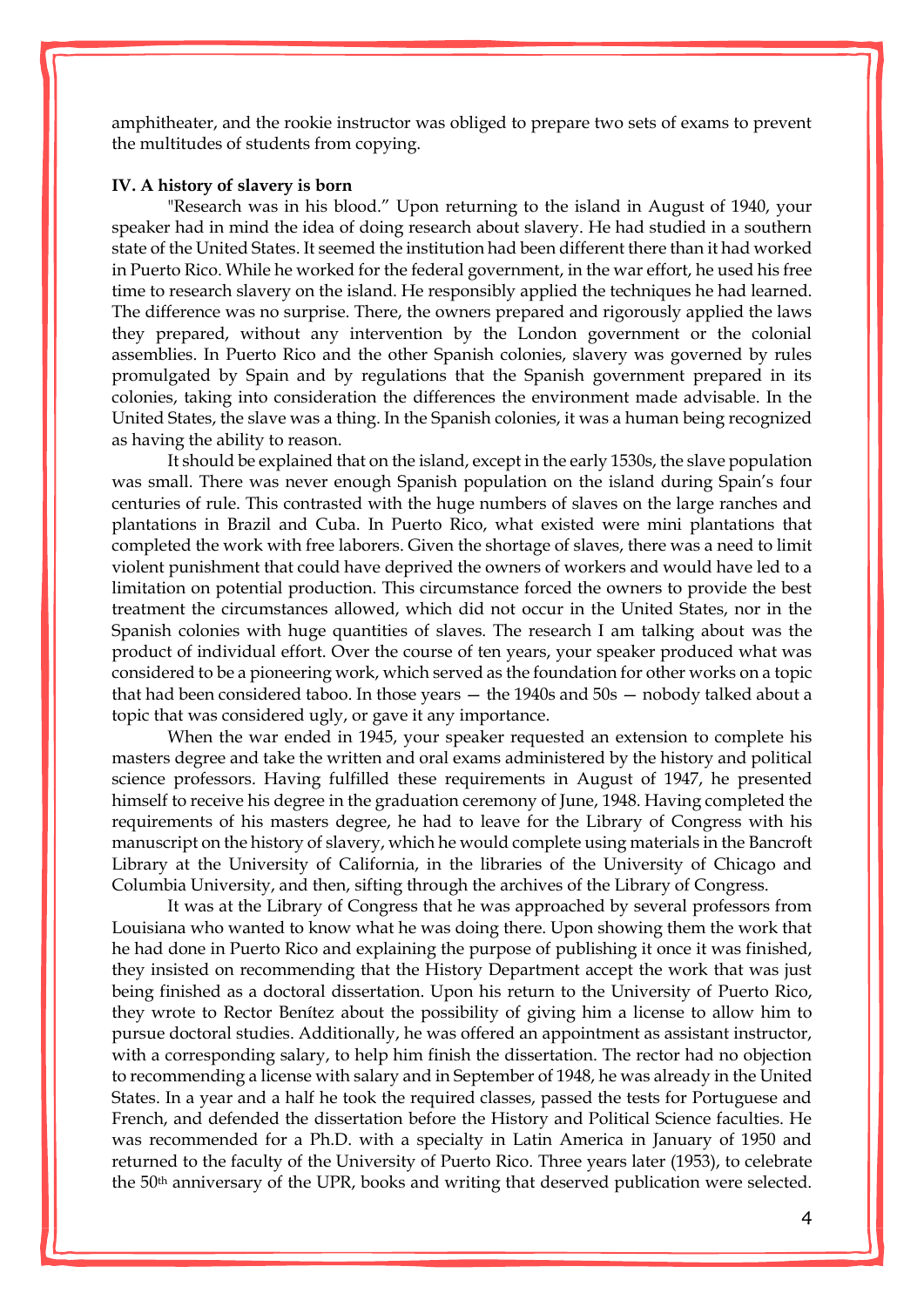*The History of Black Slavery in Puerto Rico* was chosen, after it had been revised by the author. The 719 pages presented as a doctoral dissertation were reduced to 439, including an extensive bibliography and an index of materials to be more attractive to the reader and was published by the University of Puerto Rico Press. The topic was accessible to the general public, which did not know about it, to professors and to students. Foreign critics responded with true enthusiasm and excellent reviews. The selected bibliography, manuscripts, collected documents, local sources, flyers, and newspapers relevant to the topic were responsibly examined. Included were the works by Arthur Ramos of Brazil, by José Antonio Seco and Fernando Ortiz of Cuba, and others. It was truly a pioneering effort in our historical literature and received praise from foreign colleagues and silence from the local ones who read it, but said nothing. Without expecting it or seeking it, the work won the First Prize in Literature in 1953, which was granted by the Institute of Puerto Rican Literature. Today, six editions have been printed and a seventh edition is being prepared for next May. It was 10 years of responsible research work that both the people of Puerto Rico and the intellectuals of other countries have referred to.

#### **V. An unexpected biography**

Biography is the most difficult historical genre and the one most questioned by readers of this kind of literature. Your speaker considers it his most prestigious contribution to Puerto Rican history. Without intending to, the author found himself immersed in a study of a famous man who was, for many, one of the most controversial Puerto Rican thinkers of the late 19<sup>th</sup> century and the early decades of the 20<sup>th</sup>. It all started in an unexpected way. One morning he received a telephone call from two former school mates from the fifth grade at the Rafael Balseiro Maceira School of Barceloneta. They were Ángel and Josefina Acosta Matienzo, who were then professors at the UPR, and who wanted advice from your speaker, who was then director of the Department of History, about what to do with papers and other documents that belonged to their grandfather and had been stored at their residence in the country near Río Piedras. After a quick look at the papers, it was recommended they be used for a biography that would make known the enormous work of the exceptional thinker, philosopher, extraordinary orator, free thinker, Mason and spiritualist, politician and patriot Rosendo Matienzo Cintrón, forgotten by everyone. I visited the family of Ángel Acosta Velarde and his wife, Josefina Matienzo, daughter of the patriot, and agreed to work on a biography of the famous native son. But the documents that they had, which would form the body of the future work, had to be complemented with additional research that your speaker would have to do where possible. He took advantage of a trip to Europe offered to students at the University of Puerto Rico, sponsored by the administration of Rector Benítez, who believed that he would contribute to the cultural experience of the young students and appointed him to lead the trip in question. And that led the young instructor to make a visit to the University of Barcelona, where Rosendo had studied law as a young man. Great was your servant's astonishment when the secretary of the institution took him to the repository where academic files of students were stored. He took the file of Rosendo and was kind enough to call the office that made photocopies to reproduce the file of Rosendo Matienzo Cintrón and provide them to your speaker the next day. Everything fell into place. Copies of such important documents were in hand. Delight was unlimited and the confidence placed in him deserved sincere praise. These and other documents located in other archives contributed to the creation of a work that can be seen as the most valuable contribution of the author to the Puerto Rican bibliography. For many who have read it, the work is a jewel of research.

The work consists of two volumes: the biographical study and a compilation of his written work, which may be the subject of new research about the lively thoughts of the distinguished Puerto Rican. Many have read its content but said nothing about the value or faults of the work, which may well be beneficial for a people who need to know their history.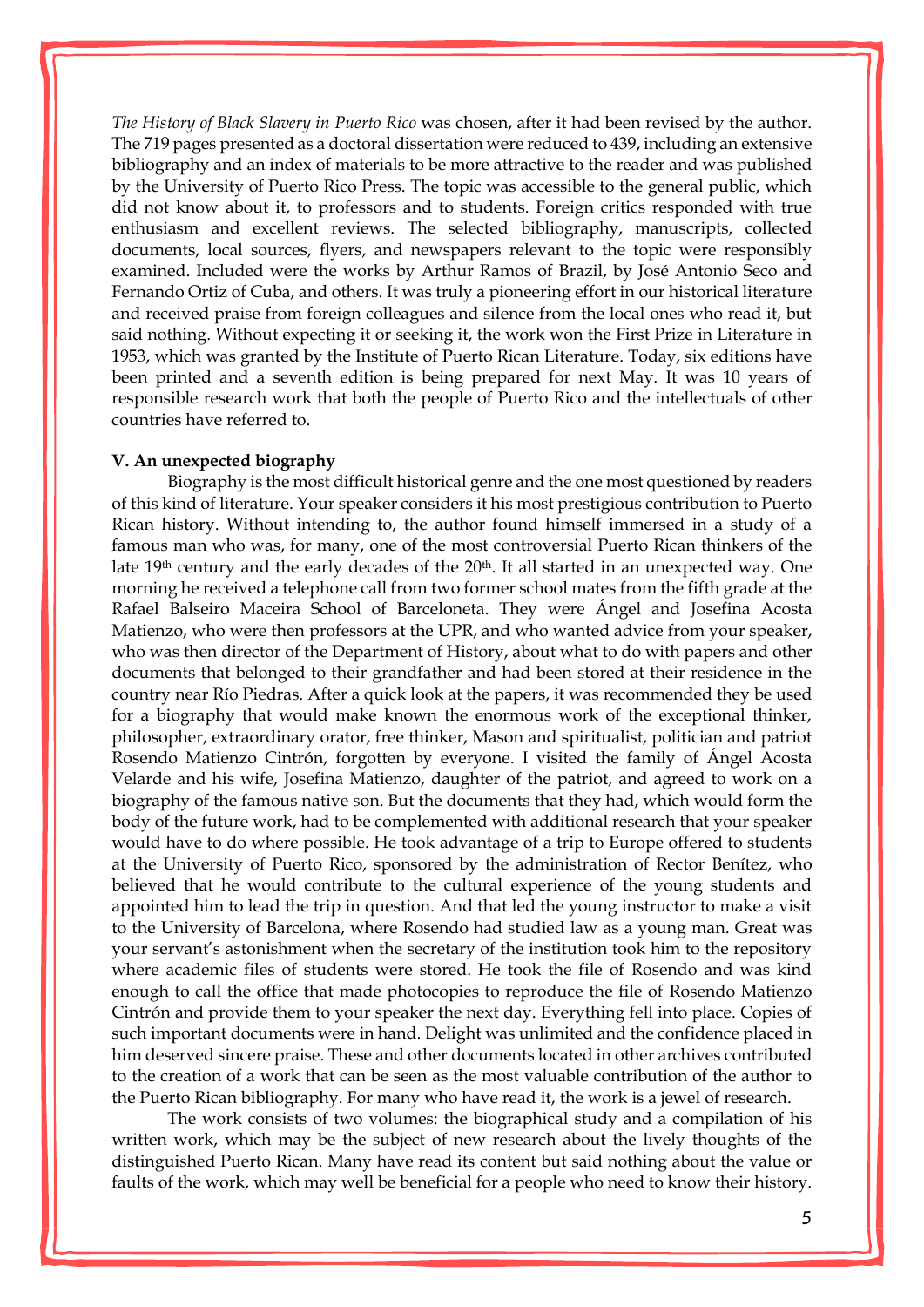Twelve years of research should not be forgotten by a people who do not know it.

The Institute of Puerto Rican Literature, which provided funding for its publication, denied it the prize it should have received, deciding that since the institute sponsored the publication, it would be seen as a conflict of interest if they also granted it the prize it unquestionably deserved. The people are now asking for it to be reissued and Director D'Alsina of the University Press has offered to respond affirmatively to this justified request.

In the case of your speaker, prizes have arrived without being sought. The truly important prizes are those granted by readers who read what has been written.

Your speaker has not ceased in his task of making known documentation that can shed light on the issues of the Island. He prepared an edition with an introduction and notes on the famous document submitted to the Information Board on April 10, 1867, about the Abolition of Slavery in Puerto Rico, which was published in 1959. It consisted of 108 pages. It included an introduction by your servant and 28 pages of footnotes. A second edition was prepared by Editorial Edil of Río Piedras in 1978, consisting of 101 pages. While working on that edition, your speaker taught courses on the History of Puerto Rico and the History of the Americas at the university. Many years were dedicated to research about the history of the nation, so it made sense for the author to write a volume of history about Puerto Rico covering the colonial period he had discussed in his classes for nearly 45 years.

Thus arose the idea of writing a volume on the *History of Puerto Rico, From its Origins to the End of Spanish Sovereignty over the Island* (1898), consisting of 7l8 pages of text, with an index to make it easier to find facts about the four centuries of Spanish rule in Puerto Rico, and a bibliography that is located in footnotes in the 23 chapters that make up the book. It is the product of so many years devoted to explaining the subject. The author saw it as a book that would serve professors, students and the people of the nation in understanding something of the history of their land. The book has a selected bibliography by chapter and an index of contents to help locate needed facts. There is no perfect book and no complete content. Puerto Rico needs more history textbooks and greater interest in the discipline. Look at the United States, where hundreds of texts are produced and used in educational institutions and are read avidly by the public to learn about themselves. We should applaud the preparation of the greatest possible number of texts and research works about our history. We should stop being a people without history.

#### **VI. A history of the 20th century**

An important contribution by your speaker was the *History of the 20th Century*, about the "struggles of a people to achieve economic stability, political definition and cultural affirmation" that brought the story up to 1996. It is 643 pages of text, with the respective bibliographies at the end of each chapter that allow the reader to consult the issues he is concerned with. It has, as is advisable, an index at the end that makes it easy to consult. And as always it is subject to adverse or favorable criticism of its content. The problem of this island is economic. The scarcity of natural resources and the policy of consumerism of U.S. products that compete with ours are in part responsible for the precariousness of life in our little country. Four centuries of Spanish colonialism has been followed by a century of U.S. colonialism. Our hard-working people are our source of wealth. In the face of competition from the United States, the people must depend on the aid that may be offered by the dominating nation, give up or migrate to the United States. The total dependence in all corners of life does not allow us to live with security or be proud of who we are. The alternative is to emigrate and contribute to the increasing population of that country, to join the "ghetto" and enjoy some social welfare with those who left before you.

#### **VII. Some heartfelt words**

In this beloved native land, responsible criticism does not exist. There is no doubt that